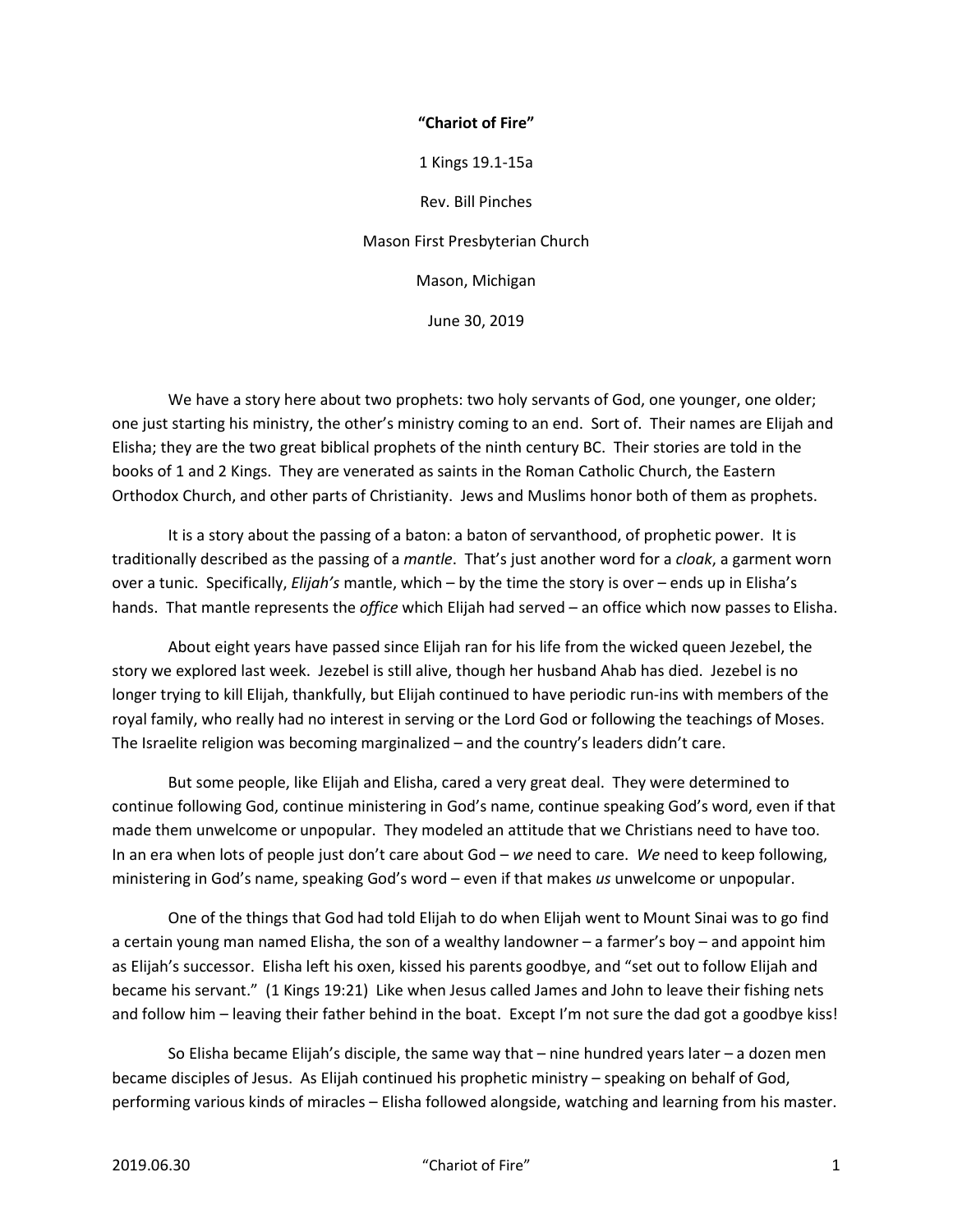But all good relationships eventually come to an end. Elijah is about to leave Elisha, and everyone seems to know it: Elijah knows it, Elisha knows it, a group of prophets in the city of Bethel know it, another group of prophets in Jericho know it. God sends Elijah from one city to the next, and Elisha walks right by his side, determined to stay with his master right up to the very end. According to Jewish tradition, Elijah and Elisha were having a rich conversation on that final journey together; one rabbi says that they were discussing the *Shema*, the central Jewish teaching from Deuteronomy 6: "Hear, O Israel: the Lord our God, the Lord is one. You shall love the Lord your God with all your heart, and with all your soul, and with all your might." Jesus would later lift that up as the most important commandment in the entire Jewish Law. Other rabbis say that Elijah and Elisha were discussing the consolations of Jerusalem, or the mysteries of creation, or the chariot they were about to behold. This was Elijah's last opportunity to pass on any important pieces of wisdom and learning to his protégé.

 Elijah and Elisha come to the river Jordan. Elijah takes his cloak – his mantle – rolls it up and strikes the water with it. The water parts, separating to two sides, just as the Red Sea parted for the Israelites during their escape from Egypt, just as the Jordan had parted for all Israel, forty years later. This was Elijah's final miracle. He had performed a number of miracles during his ministry – multiplying flour and oil for a widow during a drought; raising that widow's son from the dead; calling down fire from heaven (on multiple occasions), among others – but this was the last. There would be no more.

 The two prophets cross on dry ground to the other side. They are all alone. Elijah turns to his student and asks: "What can I do for you before I am taken from you?" What is your *final wish* from me, my student? What *one last thing* can I do to prepare you for the ministry you are about to inherit?

 Elisha does not hesitate: "Let me inherit a double portion of your spirit." A double portion! As great as Elijah was, as many good things he did for God and the people of God – Elisha wants to *double* it. And, indeed, he will; Elisha goes on to perform many more miracles than Elijah. I have seen three different lists of the miracles of Elijah and Elisha. The lists disagree on how many miracles there were one list said Elijah performed eight, another said he performed fourteen, a third said *sixteen* (it all depends on how you count them; which events in the Bible actually count as "miracles") – but all three lists agree on this: Elisha performed exactly *double* the number of miracles that Elijah performed. Instead of 8, there were 16; or instead of 14, there were 28; or instead of 16, there were 32! I will leave it to you to read the stories for yourself, count the miracles, and see which number is the most accurate!

 They continue walking and talking. What a blessing Elisha received – instruction from his master, right up until the very end. The disciples of Jesus didn't get that. But then, they had all abandoned him the night before. Elisha stayed with his master, all the way. Suddenly there appears a chariot of fire. A *single* chariot of fire, just *one* – though if you want to see *multiple* chariots of fire you should read 2 Kings 6. (Did you know that the Oscar-winning movie got its name from a phrase in the Bible?) So a *single* chariot of fire, being pulled by horses, also of fire. The horses and the chariot race right between the two prophets, separating them from each other. Then comes a whirlwind, a tempest – the same Hebrew word is used for the storm that assails the boat that Jonah travel in (before he gets swallowed by a whale), and for the whirlwind that God appears in (in the book of Job). The whirlwind scoops up Elijah and carries him off to heaven. Down below, Elisha is hollering out: "My father! My